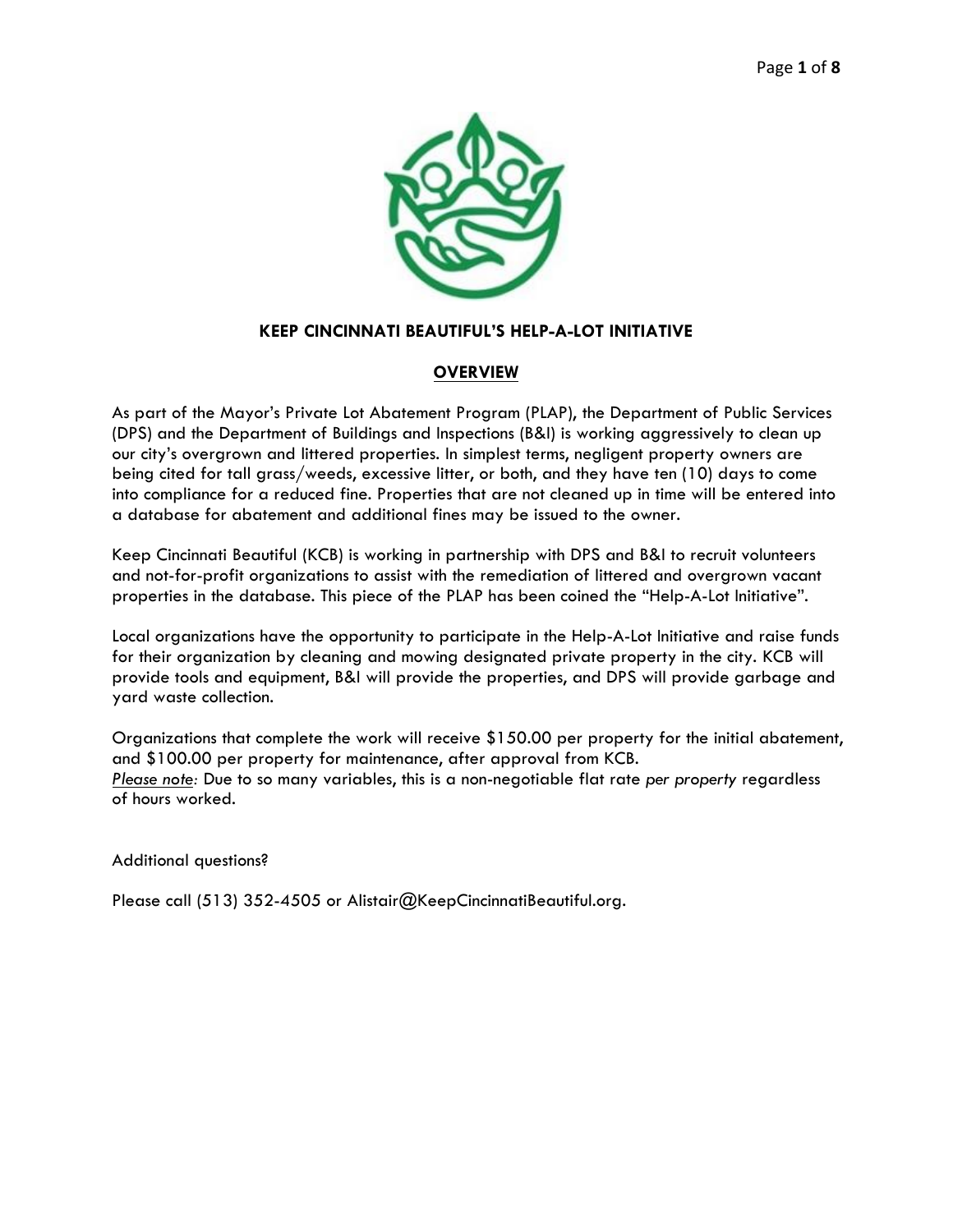## **ELIGIBILITY**

## **A Community Partner ("CP") must be a community organization such as:**

- A not-for-profit, charitable, or tax exempt organization
- A school or PTA/PTO
- A neighborhood association
- A faith-based group
- A civic organization

## **Proof of your organization's not-for-profit status is required.** Only one (1) form of

documentation is required. Keep Cincinnati Beautiful staff reserves the right to request additional documentation. Examples of acceptable documentation are listed below. A 501(c)(3) determination letter is not a requirement.

| <b>Type of Organization</b>                                      | <b>Acceptable Documentation</b>                                                                                                   |  |
|------------------------------------------------------------------|-----------------------------------------------------------------------------------------------------------------------------------|--|
| Nonprofit/Charitable/Tax Exempt                                  | Tax exempt determination letter                                                                                                   |  |
| Neighborhood Association<br><b>Civic Organization</b><br>PTA/PTO | Organization charter<br><b>Brochure</b><br>Meeting minutes<br>List of officers<br>$\bullet$<br>Registration with local government |  |
| <b>Faith-Based Group</b>                                         | Worship schedule<br>Tax exempt determination letter                                                                               |  |
| School                                                           | Letter briefly outlining the purpose of the<br>$\bullet$<br>school or agency (on school or department<br>letterhead)              |  |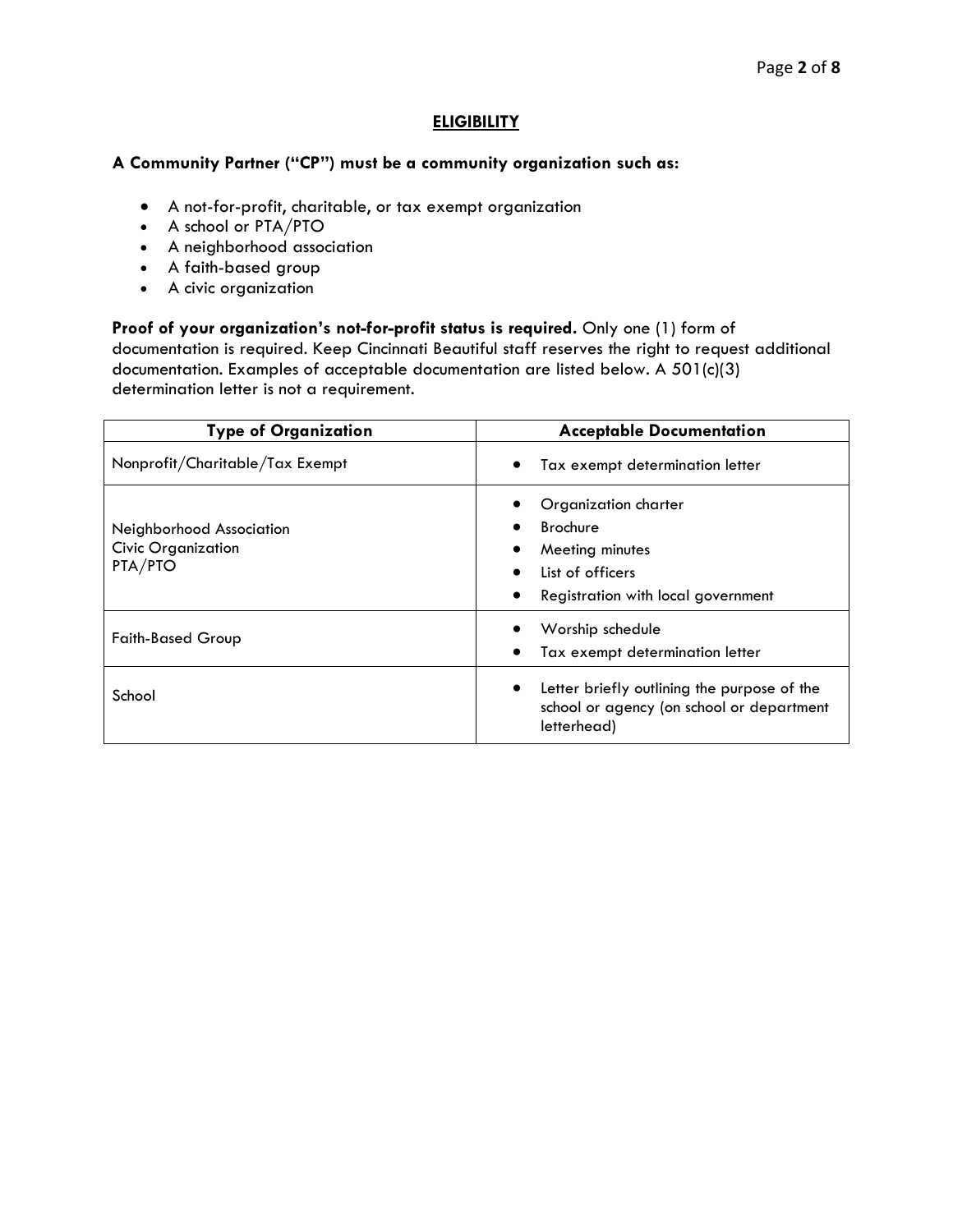#### **MEMORANDUM OF UNDERSTANDING**

#### **Between**

#### **\_\_\_\_\_\_** (organization) **And KEEP CINCINNATI BEAUTIFUL**

**THIS AGREEMENT**, made and entered into by and between , the state of the state of the state and the state of the community partner, hereinafter referred to as "CP", and Keep Cincinnati Beautiful, hereinafter referred to as "KCB"

**WHEREAS,** CP, a not-for-profit organization

(mission statement or explanation of organization)

**WHEREAS,** KCB operates the Help-A-Lot Initiative, the objectives of which are to control blight and encourage safe neighborhoods by cleaning and mowing properties that have been declared a nuisance by the City of Cincinnati and have been placed into the Private Lot Abatement Program

**BE IT AGREED** that CP and KCB desire to enter into an agreement. This agreement shall be governed by the following conditions:

## **RESPONSIBILITIES OF KEEP CINCINNATI BEAUTIFUL (KCB)**

- KCB will work with the Department of Public Services' Litter Control Unit to maintain a database of blighted private properties available for CP to abate. Available properties are subject to change, and KCB is not obligated to provide CP with a certain number of properties to abate. The number of lots available to CP will be determined on a case-bycase basis depending on group size, allotted time, and available resources.
- KCB will provide all necessary tools, equipment, and safety gear.
- KCB will provide detailed instructions for how to safely clean assigned properties along with maps and a Field Log sheet for record-keeping.
- KCB will compensate CP at a rate of \$150.00 per property for initial abatements, and \$100.00 per property for maintenance. A completed Field Log, and accurate time and date stamped before and after photos must be submitted to KCB in order for CP to receive payment. Each property must pass a final inspection by KCB before payment is made to the CP. Payment will be issued within 30 days of notifying KCB of work completion and submitting required documentation.

## **RESPONSIBILITIES OF COMMUNITY PARTNER (CP)**

- CP will carefully follow all of KCB's instructions and clean each site according to KCB's maintenance specifications. [ATTACHMENT A]
- CP will provide on-site supervision for all participants and will operate in a safe manner consistent with OSHA standards. [ATTACHMENT B]
- CP will schedule and attend an equipment demo at KCB.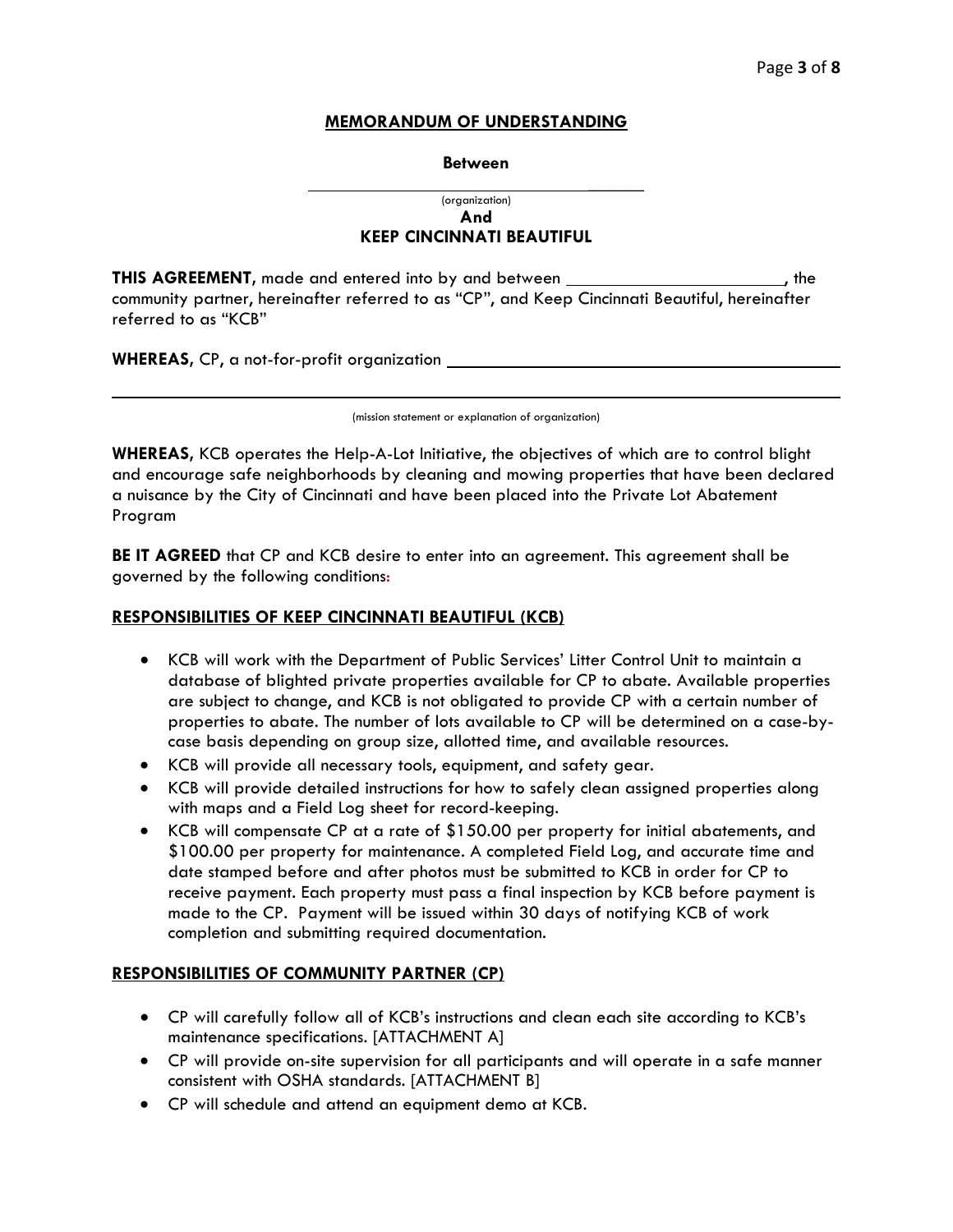- CP will keep track of all tools and equipment borrowed and return to KCB clean and in working order. A fee may be deducted from payment for lost or damaged tools or equipment. [ATTACHMENT C]
- CP will be responsible for any and all injuries sustained while at worksites and is liable for any substantial damage to personal property. KCB is not responsible for any injuries sustained by CP participants.
- CP will submit a completed Field Log to KCB including all sites completed, as well as accurate time and date stamped before and after photos, and any special circumstances noted. This Field Log will state the number of participants and hours worked for each assigned property.

# **DURATION OF AGREEMENT, TERM, AND MODIFICATION:**

This Agreement shall remain in effect until the 2022-2023 fiscal year, ending 6/30/2023. Either party may terminate the Agreement and renewal thereof, with or without cause by written notice to the other party at least 30 days prior to the date of termination.

KCB reserves the right to make changes to work sites and schedules in accordance with changing needs of the City of Cincinnati.

Employees or staff of CP may not be deemed as employees of KCB, nor shall employees or staff of KCB be deemed to be employees of CP for purposes of compensation, or the withholding of income and/or social security.

## **ATTEST:**

#### **KEEP CINCINNATI BEAUTIFUL COMMUNITY PARTNER:**

(Organization)

**By: By:** 

(Signature) (Signature)

(Name, Title) (Name, TItle)

**Date:** \_\_\_\_\_\_\_\_\_\_\_\_\_\_\_\_\_\_ **Date:** \_\_\_\_\_\_\_\_\_\_\_\_\_\_\_\_\_\_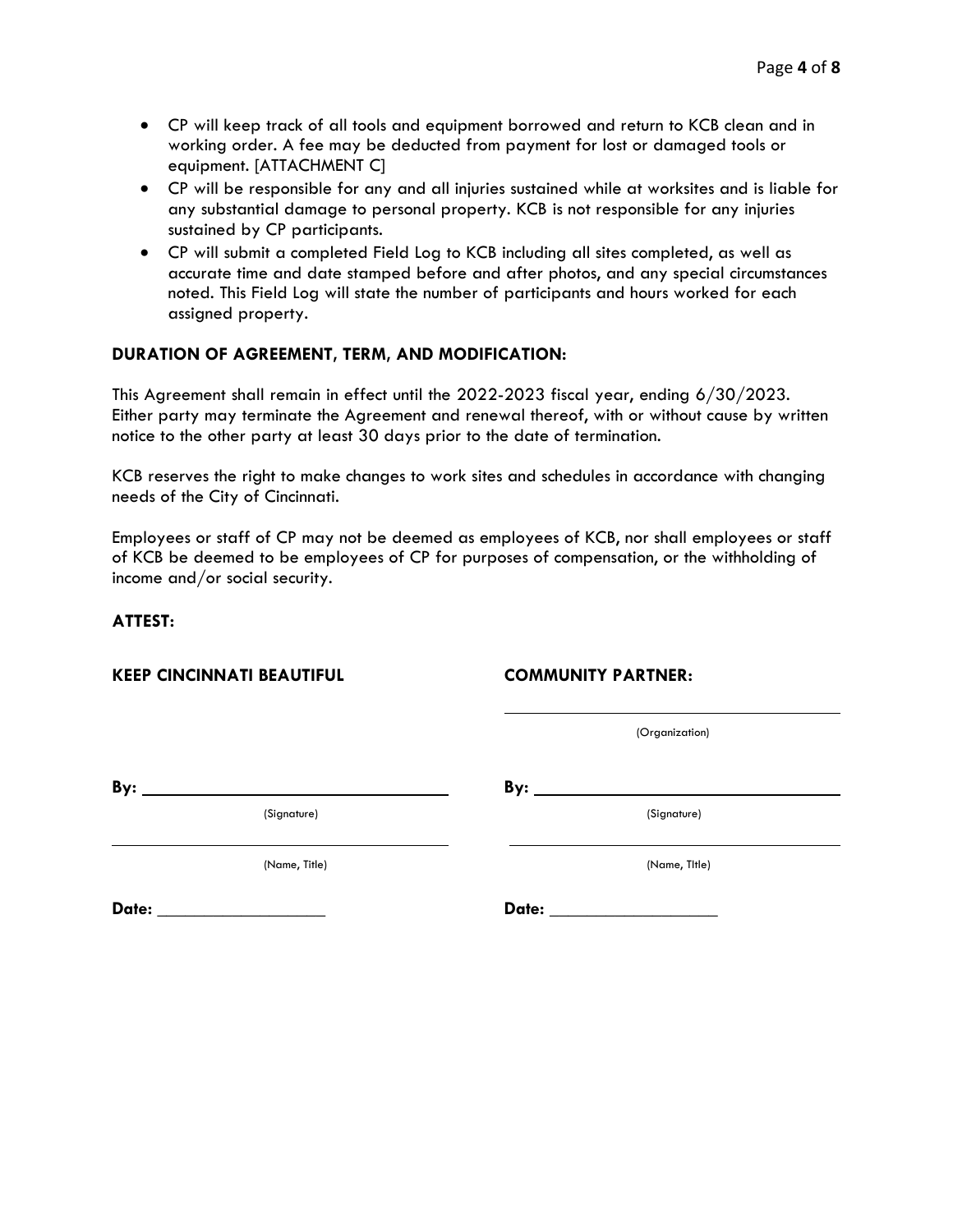# **Reimbursement Entity**

Please indicate the organization name or the designated person within the organization to which KCB will make reimbursement payments. Payment will only be made to the entity listed here; distribution of funds within organizations is their sole responsibility.

| Zip:____________________ |        |  |
|--------------------------|--------|--|
|                          | $-OR-$ |  |
|                          |        |  |
|                          |        |  |
|                          |        |  |
| Zip:___________________  |        |  |
|                          |        |  |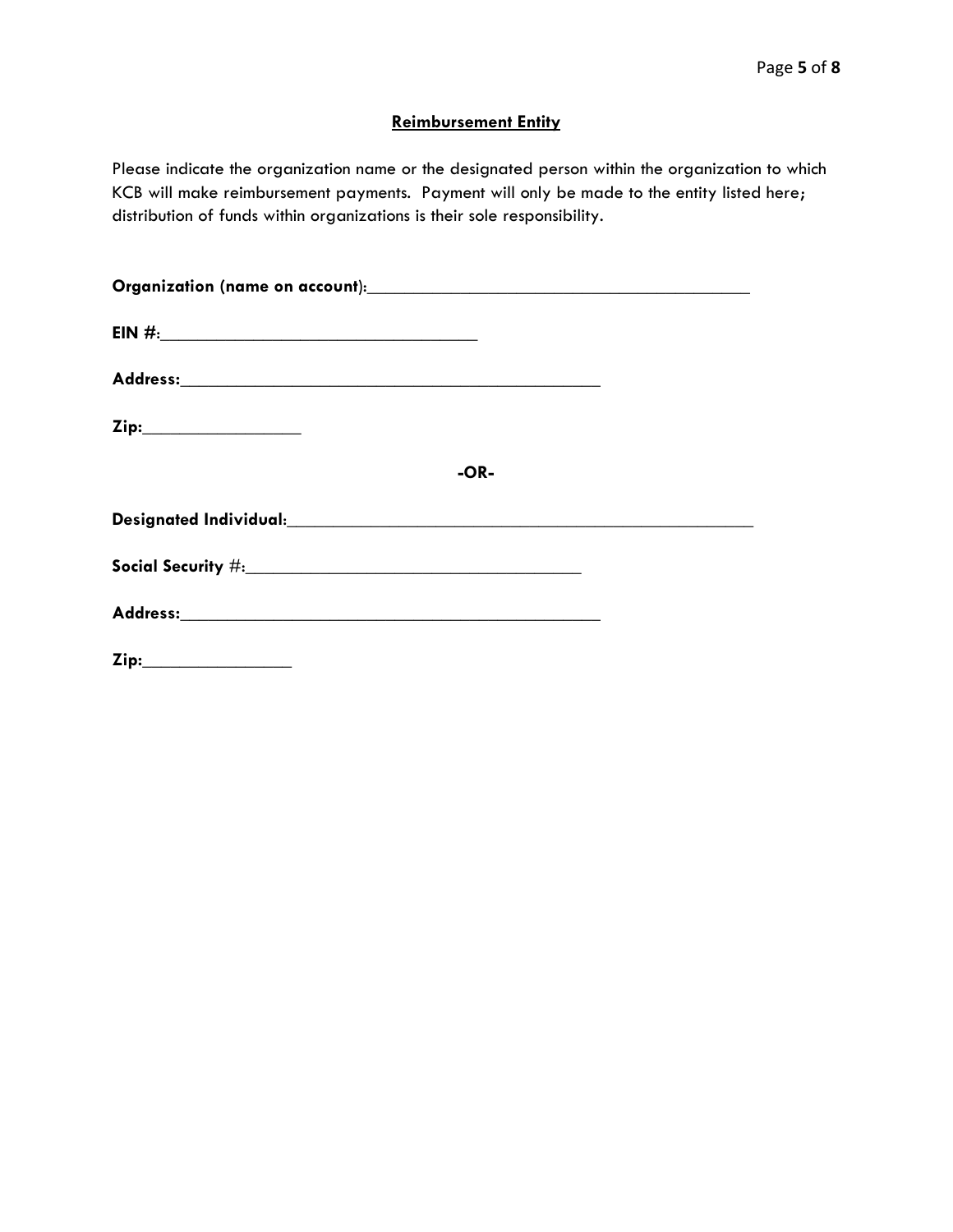# **ATTACHMENT A**

## **MAINTENANCE SPECIFICATIONS FOR VACANT LOTS**

*Please note: Every lot is unique. Some properties will require every single step below, others may only require some.* 

During each abatement CP will:

## **1. Take a "before" photo of the site.**

Photos *must* be *accurately* "time stamped" to show the date and time of arrival, and be taken from the same perspective as the photo(s) taken by Litter Control (provided by KCB).

## **2. Pick up litter and remove all loose debris and trash.**

Litter should be placed into bags which should not exceed 20 pounds each and placed along the sidewalk. Bigger debris (like furniture) should be moved as close to the sidewalk as possible but must not impede pedestrian traffic. An estimate of the amount of debris/litter collected for each site must be recorded on the Field Log. Tires are to be counted and stacked separately from other debris. Use metal rakes to find and remove debris within thick vegetation.

## **3. Cut grass to a height of 4".\***

Very tall grass and small woody brush (2" diameter or less) should be cut with a brush mower and then a final cut performed with a push mower.

- **4. Weed whip around base of tree rings.\*** Care must be taken not to damage trees with trimmer string.
- **5. Weed whip around base of fence.\***
- **6. Weed whip around buildings.\***
- **7. Remove all weeds from surrounding sidewalks and curbsides.**
- **8. Take an "after" photo of the site.** Photos *must* be *accurately* "time stamped" to show the date and time of departure. This is to be done from approximately the same location as the "before" photo(s).
- **9. Notify KCB of garbage/debris in need of removal and/or pickup** This should be done immediately following your event for timely removal. Email: [Alistair@KeepCincinnatiBeautiful.org;](mailto:Alistair@KeepCincinnatiBeautiful.org) Phone: 513.352.4505

**10. Send abatement information to KCB the same day as the abatement.** All photos should be emailed to **Alistair@KeepCincinnatiBeautiful.org** along with debris statistics. Type the site address in the subject line. This will allow us to verify site completion and arrange for debris collection.

\*Exercise caution when operating equipment—ensure other workers are several feet away from work area to avoid injury.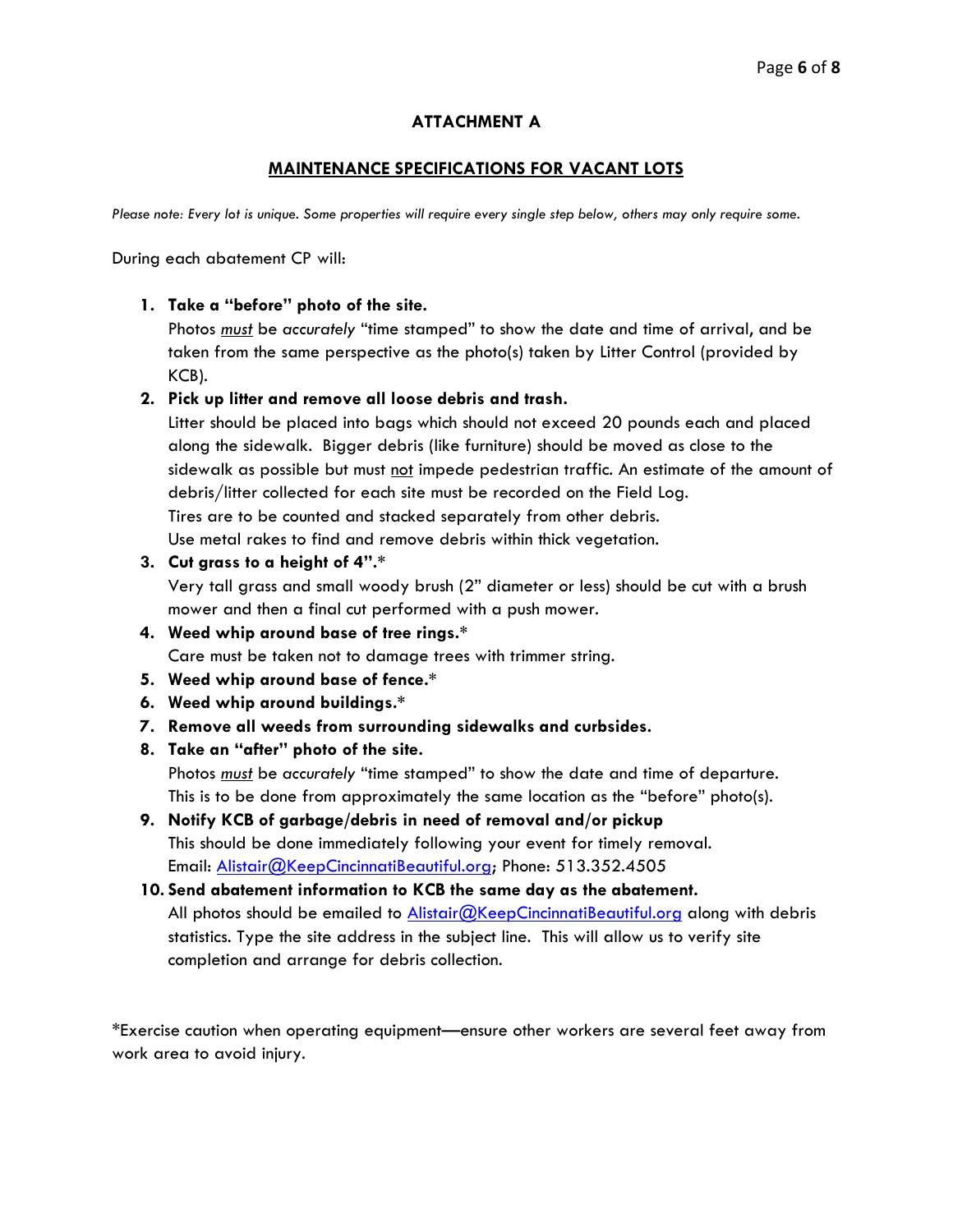# **ATTACHMENT B**

# **OSHA STANDARDS & OTHER SAFETY GUIDELINES**

## **OSHA safety stands for mowing and trimming:**

[https://www.osha.gov/dte/grant\\_materials/fy09/sh-19503-09/mowing](https://www.osha.gov/dte/grant_materials/fy09/sh-19503-09/mowing-trimming_safety_manual.pdf)[trimming\\_safety\\_manual.pdf](https://www.osha.gov/dte/grant_materials/fy09/sh-19503-09/mowing-trimming_safety_manual.pdf)

## **KCB Guidelines:**

Only adults (age 18 and older), who have read and understood the safety guidelines outlined in this attachment may operate powered equipment (string trimmers, lawn mowers, and brush mowers).

Gloves, safety glasses, and hearing protection will be provided and must be worn by anyone using powered equipment.

Sites may contain debris which could include broken glass, boards with rusty nails, and other hazards. Use caution when walking through tall grass. Use a litter stick to collect sharp objects and place them in a sharps container (plastic bucket or plastic jug) –  $\underline{do}$  not place them in a trash bag. Debris must be removed before mowing to prevent injuries and equipment damage.

Do not mow, trim, or attempt to remove poison ivy or poison hemlock (even if an individual is not sensitive, the equipment will become contaminated and pose a risk for others). If contact has been made with any of the plant parts of poison ivy, all exposed skin should be washed with soap and water, or Tecnu Poison Ivy Scrub as soon as possible. Exposed clothing and tools should also be washed before they are used or worn again. If there has been exposure to poison hemlock contact a Poison Control Center immediately.

National Poison Help Line: 1-800-222-1222